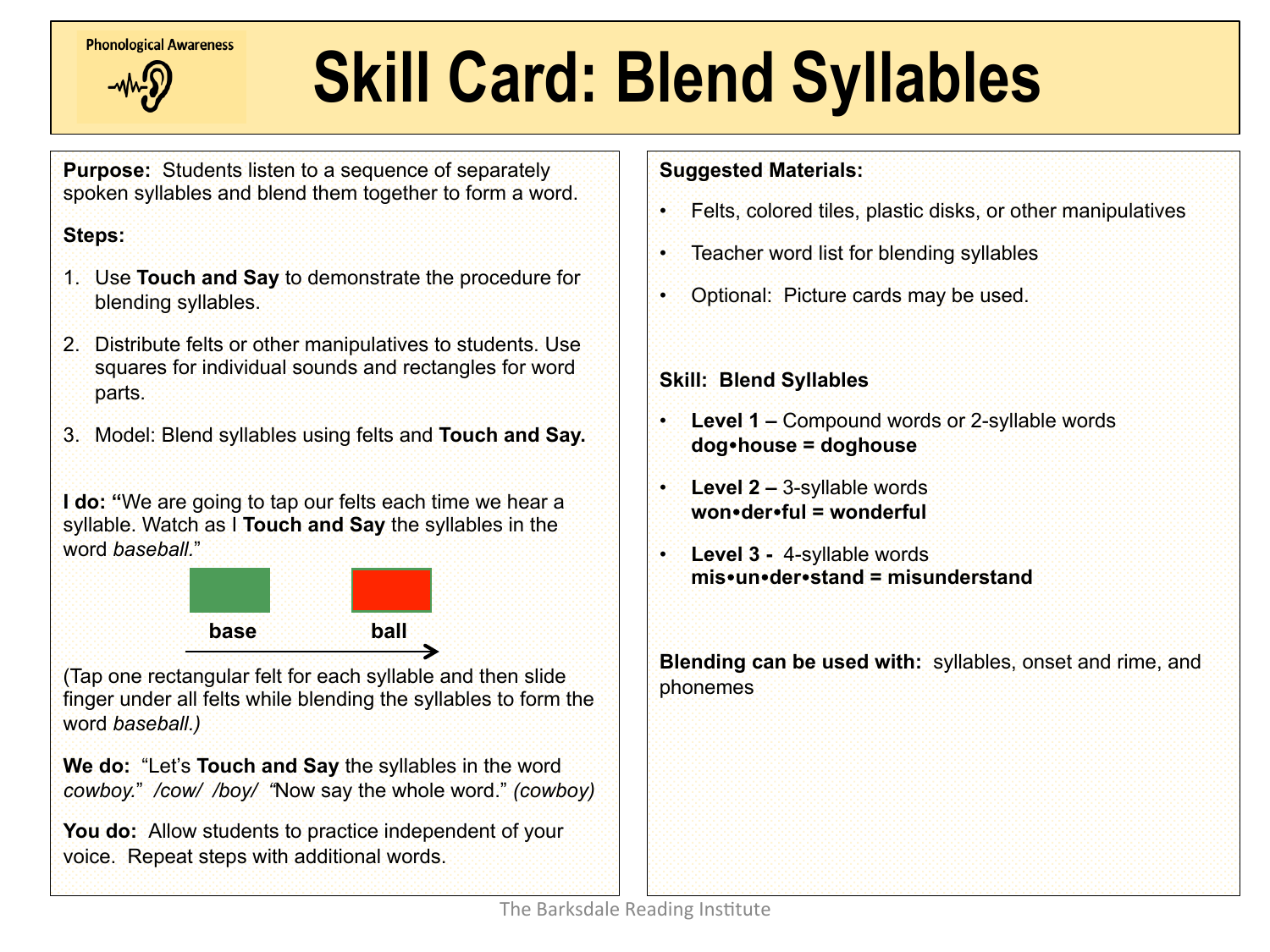

# **Extendiogrical Awareness** Skill Card: Segment Syllables

**Purpose:** Students will listen to a spoken word and segment the word into syllables.

#### **Steps:**

- 1. Choose a PA strategy to demonstrate the procedure for segmenting syllables. (**Touch and Say** or **Quiet Yell**)
- 2. Distribute manipulatives to students, if needed. Quiet Yell does not require manipulatives.
- 3. Model: Segment syllables using **Quiet Yell**.

**I do:** "I'm going to place my hands beside by mouth and pretend to **shout** a word across the room. I want you to listen for the number of syllables you hear in the word. The word is *tiger*." (Demonstrate **Quiet Yell**.) "I felt two pushes of air, so there are two syllables in *tiger*?"

**We do:** "Let's **Quiet Yell** the word *lipstick.* How many pushes of air did you feel?" (2) "What are the syllables in the word *lipstick*?" */lip/ /stick/* 

**You do:** Allow students to practice independent of your voice. Repeat steps with additional words.



#### **Suggested Materials:**

- Felts, colored tiles, plastic disks, or other manipulatives
- Teacher word list for segmenting syllables
- Optional: Picture cards may be used.

#### **Skill: Segment Syllables**

- **Level 1** compound words or 2-syllable words *popcorn - pop*!*corn table - ta*!*ble*
- **Level 2 –** 3-syllable words *neighborhood - neigh*!*bor*!*hood*
- **Level 3** 4-syllable words *supermarket* - *su*!*per*!*mar*!*ket*)

**Segment can be used with:** syllables, onset and rime, and phonemes

\*For the purpose of demonstrating scaffolded instruction - "I do, We do, You do" – the **Quiet Yell** strategy was utilized. See the **Touch and Say** Strategy Card for procedures on another strategy that could be used.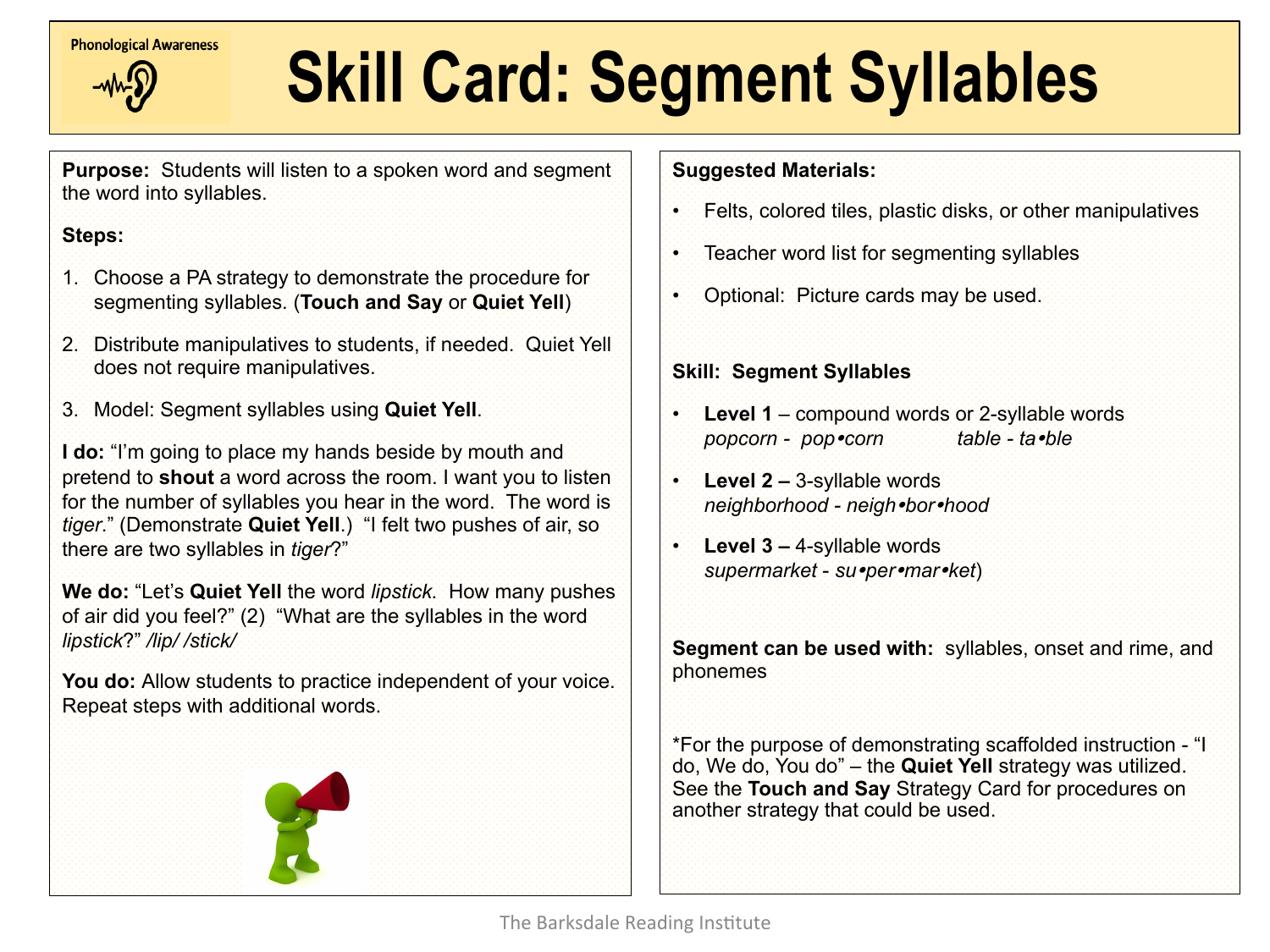**Phonological Awareness** 



### **Skill Card: Delete Syllables**

**Purpose:** Students will delete a syllable from a word or word part(s) to make a new word.

#### **Steps:**

- 1. Use **Touch and Say** to demonstrate the procedure for deleting syllables.
- 2. Distribute felt squares or other manipulatives to students. Use squares for individual sounds and rectangles for word parts.
- 3. Model: Delete syllables using felt squares and **Touch and Say**.

**I Do:** "We are going to delete a syllable from a word or word part to make a new word. The word is *mailbox*." (**Touch and Say** the word parts using two rectangular felts.) "Now I am going to say *mailbox* without *mail."* (Pick up the first rectangular felt and **Touch and Say** the remaining word.) "The word is *box.*"



**We do:** "Let's do one together. Say the word t*able.* **Touch and Say** the word parts using your felts*.* Now say *table* without *ble.* **Touch and Say** the remaining word part." *(ta)* 

**You do:** Allow students to practice independent of your voice. Repeat steps with additional words.

#### **Suggested Materials:**

- felts, colored tiles, plastic disks, or other manipulatives
- Teacher word list for deleting phonemes
- Optional: Picture cards may be used.

#### **Skills: Delete Syllables**

- **Level 1** Delete first or last syllable in compound words. **"**Say the word *rainbow*. Now say the word *rainbow* without *rain*." (*bow*)
- **Level 2** Delete first or last syllable in 2-syllable words. **"**Say the word *window*. Now say the word *window*  without *dow*." (*win*)
- **Level 3** Delete first or last syllable in words with three or more syllables. **"**Say the word *helicopter*. Now say the word *helicopter* without *ter*." (*helicop*)

**Manipulation (Delete) can be used with:** syllables and phonemes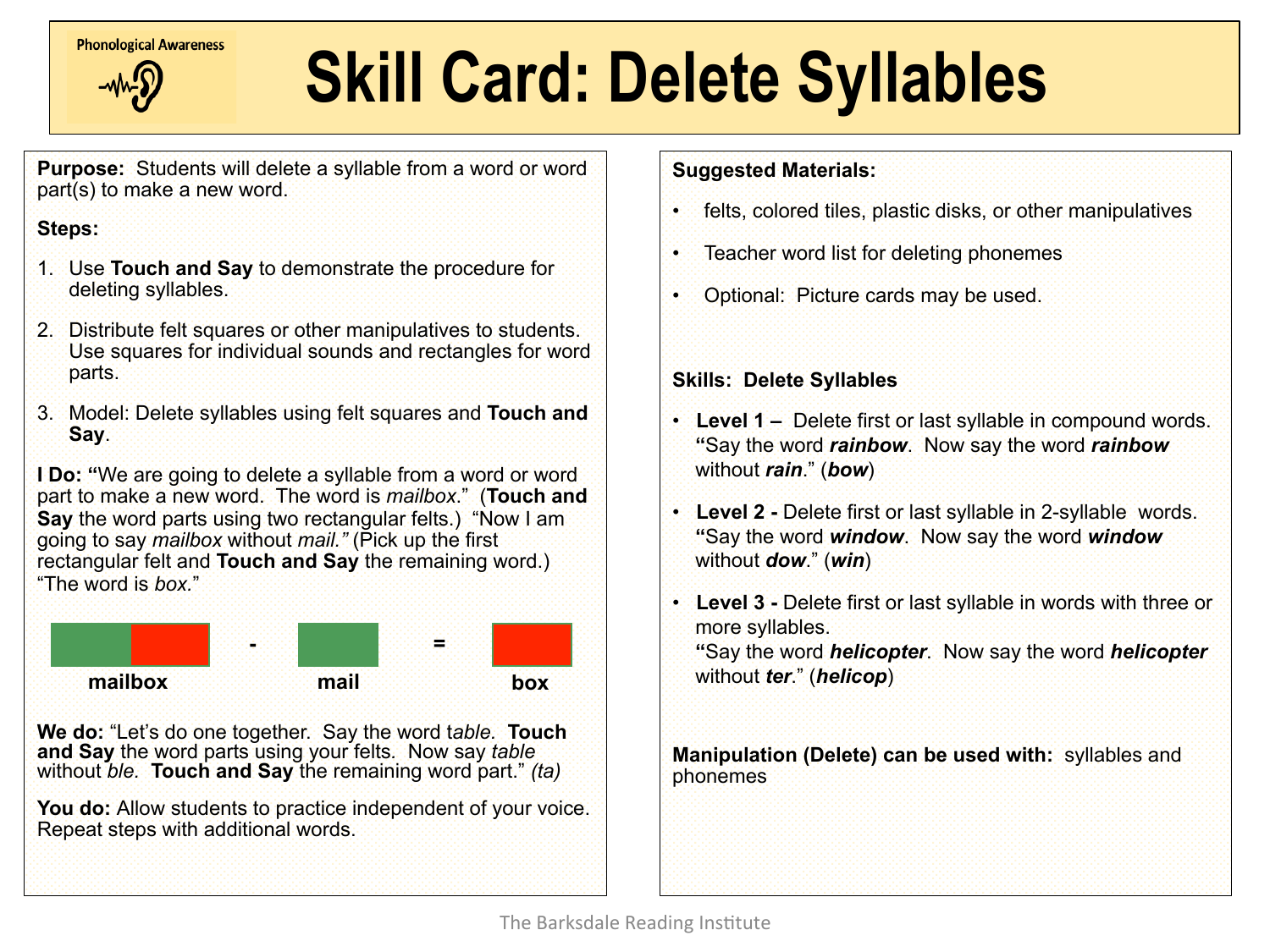**Phonological Awareness** 



## **Skill Card: Add Syllables**

**Purpose:** Students will add a syllable to a word or word part(s) to make a new word.

#### **Steps:**

Ì

- 1. Use **Touch and Say** to demonstrate the procedure for adding syllables.
- 2. Distribute felts or other manipulatives to students. Use squares for individual sounds and rectangles for word parts.
- 3. Model: Add syllables using felt squares and **Touch and Say**.

**I Do: "**We are going to add a syllable to a word or word part to make a new word. The word is *dog*." (Touch a rectangular felt.) "I am going to add *house* to the end of *dog*." (Put down another rectangular felt next to the first one.) "The word is *doghouse.*" (Sweep your finger under the felts and **Touch and Say** the whole word.)



 **We do:** "Let's do one together using our felts. Say this word part: ta. Add ble to the end. **Touch and Say** the word parts, and then say the whole word." (*table*)

**You do:** Allow students to practice independent of your voice. Repeat steps with additional words.

**Suggested Materials:** 

- **Suggested Materials:**
- Felts, colored tiles, or other manipulatives
- Teacher word list for adding syllables or phonemes

#### **Skill: Add Syllables**

- **Level 1 Add first or last syllable in compound words. "**Say this word part: *rain*. Add *bow* to the end. What is the new word?" (*rainbow*)
- **Level 2**  Add first or last syllable in 2-syllable words. "Say this word part: *dow.* Add *win* to the beginning. What is the new word?" (*window*)
- **Level 3 Add first or last syllable in words with three or** more syllables. **"**Say these word parts: *helicop*. Add *ter* to the end. What is the new word?" (*helicopter*)

**Manipulation (Add) can be used with:** syllables and phonemes